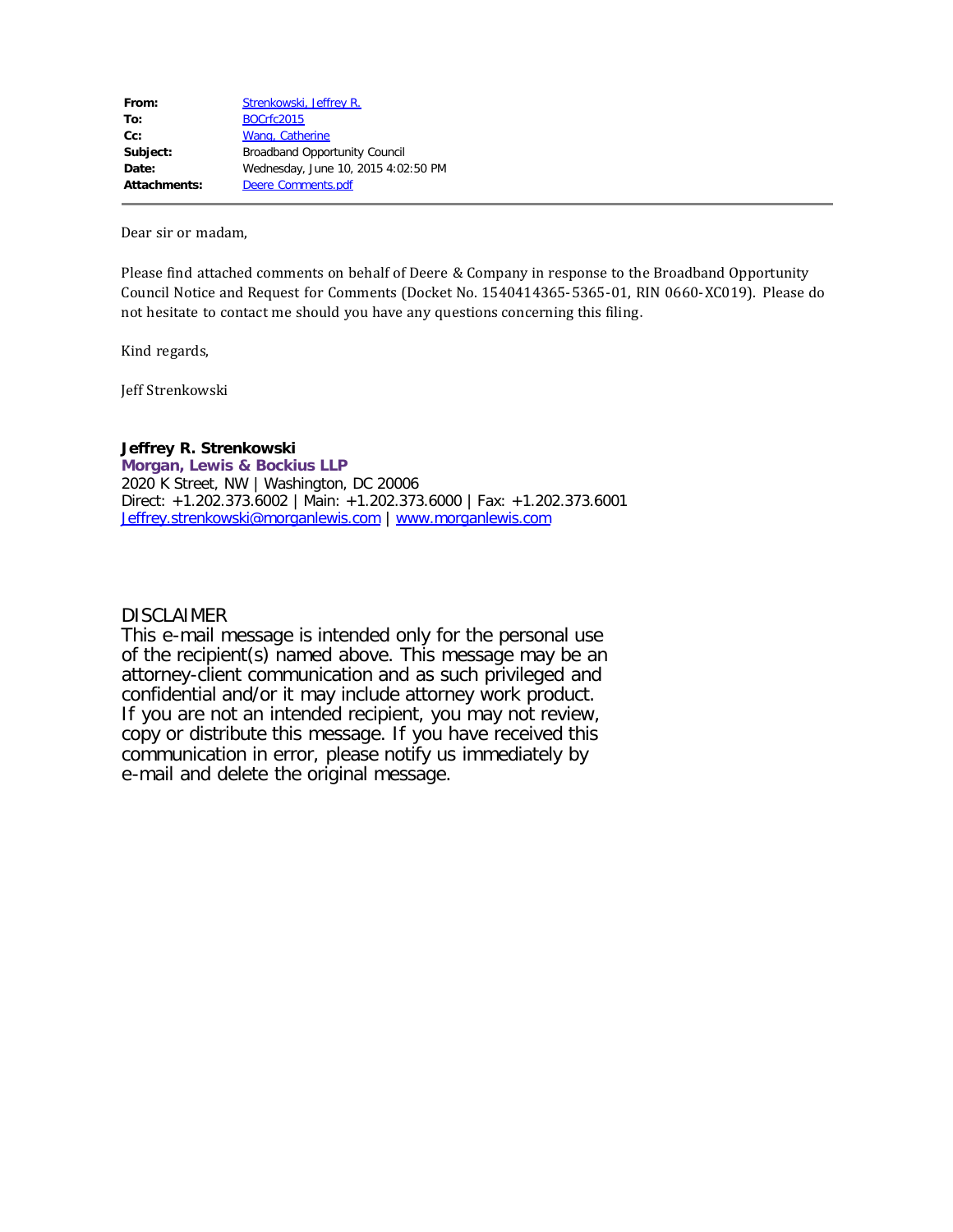## **BEFORE THE RURAL UTILITY SERVICE, U.S. DEPARTMENT OF AGRICULTURE, AND THE NATIONAL TELECOMMUNICATIONS AND INFORMATION ADMINISTRATION, U.S. DEPARTMENT OF COMMERCE**

| In the Matter of                            |                                |
|---------------------------------------------|--------------------------------|
|                                             |                                |
| <b>Broadband Opportunity Council Notice</b> | Docket No. 1540414365-5365--01 |
| And Request for Comment                     |                                |
|                                             | <b>RIN 0660-XC019</b>          |

# **COMMENTS OF DEERE & COMPANY**

Deere & Company (NYSE: DE) ("Deere"), by its undersigned attorneys, submits these comments in response to the Broadband Opportunity Council ("Council") Notice and Request for Comment in the above-referenced docket.<sup>1</sup> Deere is a world leader in providing advanced agricultural and other equipment and services to customers that cultivate, harvest, transform, enrich and build upon the land to meet the world's dramatic increasing need for food. Deere has delivered innovative farming equipment since 1837, and today, is pioneering state-of-the-art data and information solutions designed to greatly enhance productivity and environmental safety.

Deere shares the President's commitment to accelerating the deployment of advanced services,<sup>2</sup> particularly to rural areas where farming and other agricultural operations are concentrated.<sup>3</sup> Deere believes that there are a number of actions that the Executive Branch can

1

2 *See* Memorandum for the Heads of Executive Departments and Agencies, *Expanding Broadband Deployment and Adoption by Addressing Regulatory Barriers and Encouraging Investment and Training,* March 23, 2015, *available at https://www.whitehouse.gov/the-pressoffice/2015/03/23/presidential-memorandum-expanding-broadband-deployment-and-adoptionaddr*.

<sup>1</sup> *Broadband Opportunity Council Notice and Request for Comment*, 80 Fed. Reg. 23785 (Apr. 29, 2015) ("*Notice*").

<sup>3</sup> *See* Fact Sheet: Next Steps in Delivering Fast, Affordable Broadband, March 23, 2015, available at *https://www.whitehouse.gov/the-press-office/2015/03/23/fact-sheet-next-stepsdelivering-fast-affordable-broadband*.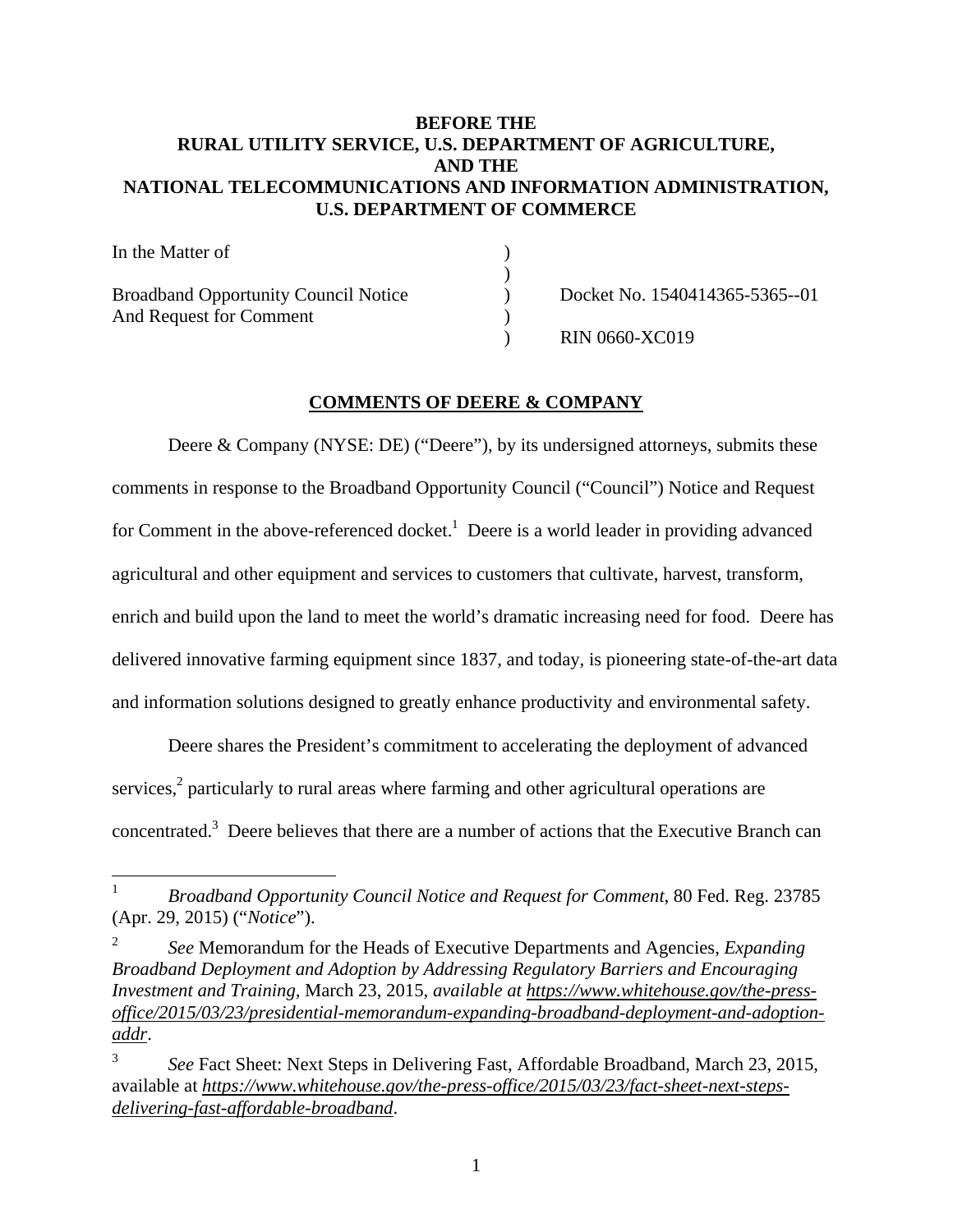take in order to promote public and private investment in rural broadband. All Americans, including those in rural areas, should have access to affordable technologies that will empower them to learn, work, create and innovate. To that end, Deere strongly supports efforts to expand broadband services in rural areas, especially to those portions of rural areas where significant economic activity takes place but that have historically been left out of broadband deployment efforts.

#### **I. The U.S. Agricultural Sector is a Vital Element to the National Economy**

Deere encourages the Council to consider specific, real-word needs of rural Americans and economies in its review of broadband deployment, especially wireless broadband, and its examination of ways to remove regulatory barriers and accelerate broadband deployment in rural areas. The federal government has long recognized that Americans living in rural areas disproportionately lack sufficient access to broadband services, especially when compared to urban and suburban areas. As the Council considers ways to advance broadband deployment and adoption, it is important that all parties keep in mind the tremendous benefits the entire country has derived from efforts to expand communications services and infrastructure to rural areas that support the nation's agricultural sector . While the expansion of fixed and wireless voice communications has radically expanded the economic opportunities for Americans in these areas, even greater benefits can and should result from the reorientation of U.S. policy to proactively promote fixed and wireless broadband deployment to rural communities and less populated areas throughout America. Deere therefore urges the Council to focus its efforts on rural areas where increased access to affordable broadband will ultimately benefit us all.

Farmers and ranchers in rural America increasingly rely on broadband access to manage and operate successful businesses and on-the-ground agricultural operations. Increased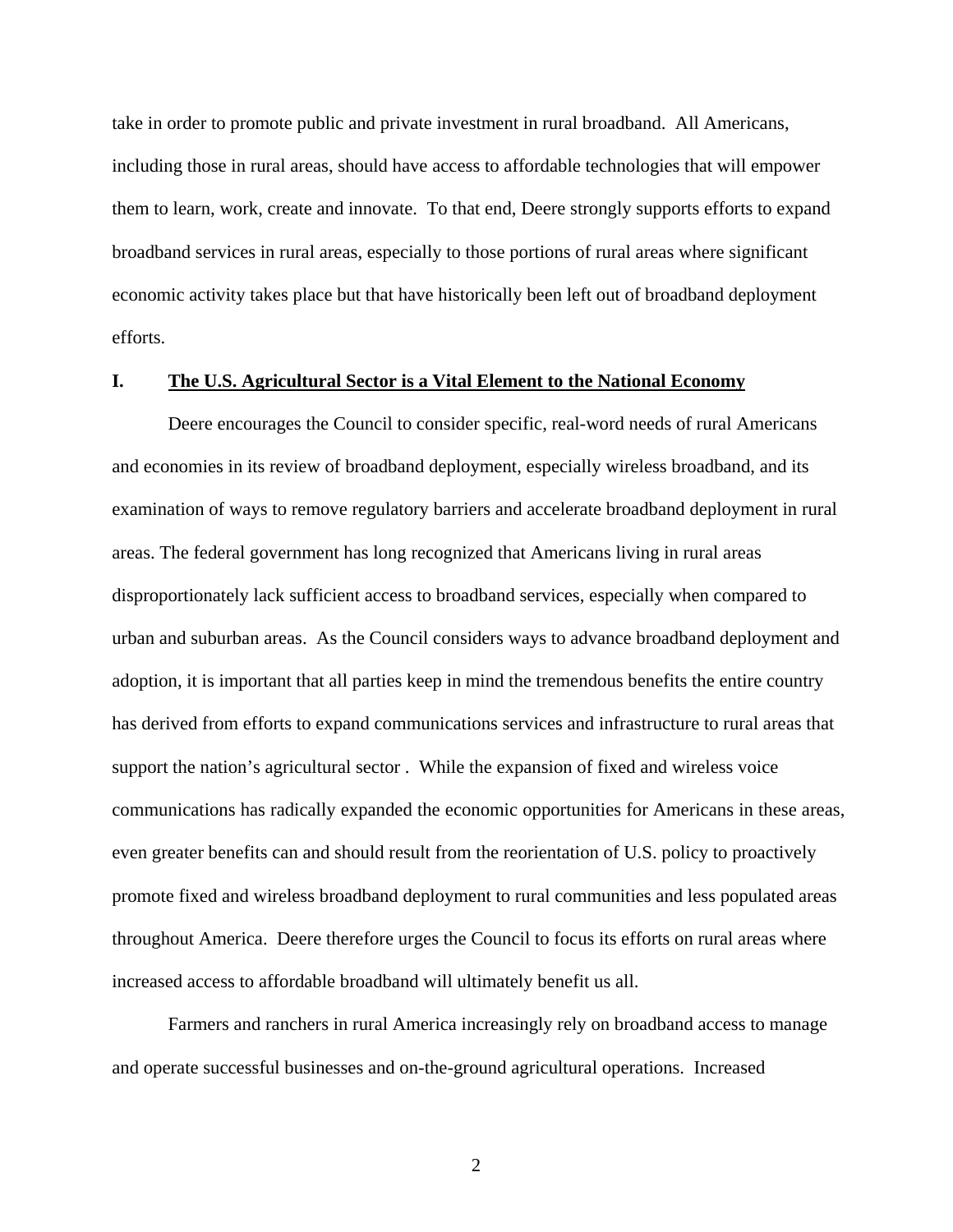deployment of fixed broadband services has enabled numerous rural Americans to manage businesses from their homes and offices. Access to wireless broadband is required for machine to machine ("M2M") communication, which is an increasingly important element of the agricultural economy. While fixed broadband has penetrated the residential and business areas of many rural communities, the cropland areas where farming is done lags behind in adequate mobile broadband access. By supporting increased broadband deployment to those areas where most farming operations occur (*i.e.*, in the fields), the U.S. economy will benefit through increased economic efficiency in the agricultural sector, improved environmental stewardship, and enhanced food security. The positive benefits of rural broadband deployment to the agricultural industry also spill over to other aspects of rural life including consumer welfare, civic participation, public safety and homeland security, community development, health care delivery, energy independence and efficiency, education, worker training, private-sector investment, entrepreneurial activity, job creation and economic growth.

Expansion of rural broadband in agricultural areas should be a top priority of the Council. Expanded broadband deployment in unserved and underserved rural agricultural areas will also benefit important rural economic, educational, healthcare and other public interest goals. Deere supports rural broadband funding that promotes deployment of the full range of infrastructure necessary to support innovative broadband solutions in rural areas, including areas where construction, forestry, agriculture, and mining machines operate. This includes support for wireless broadband, wired facilities, and other infrastructure that supports broadband services.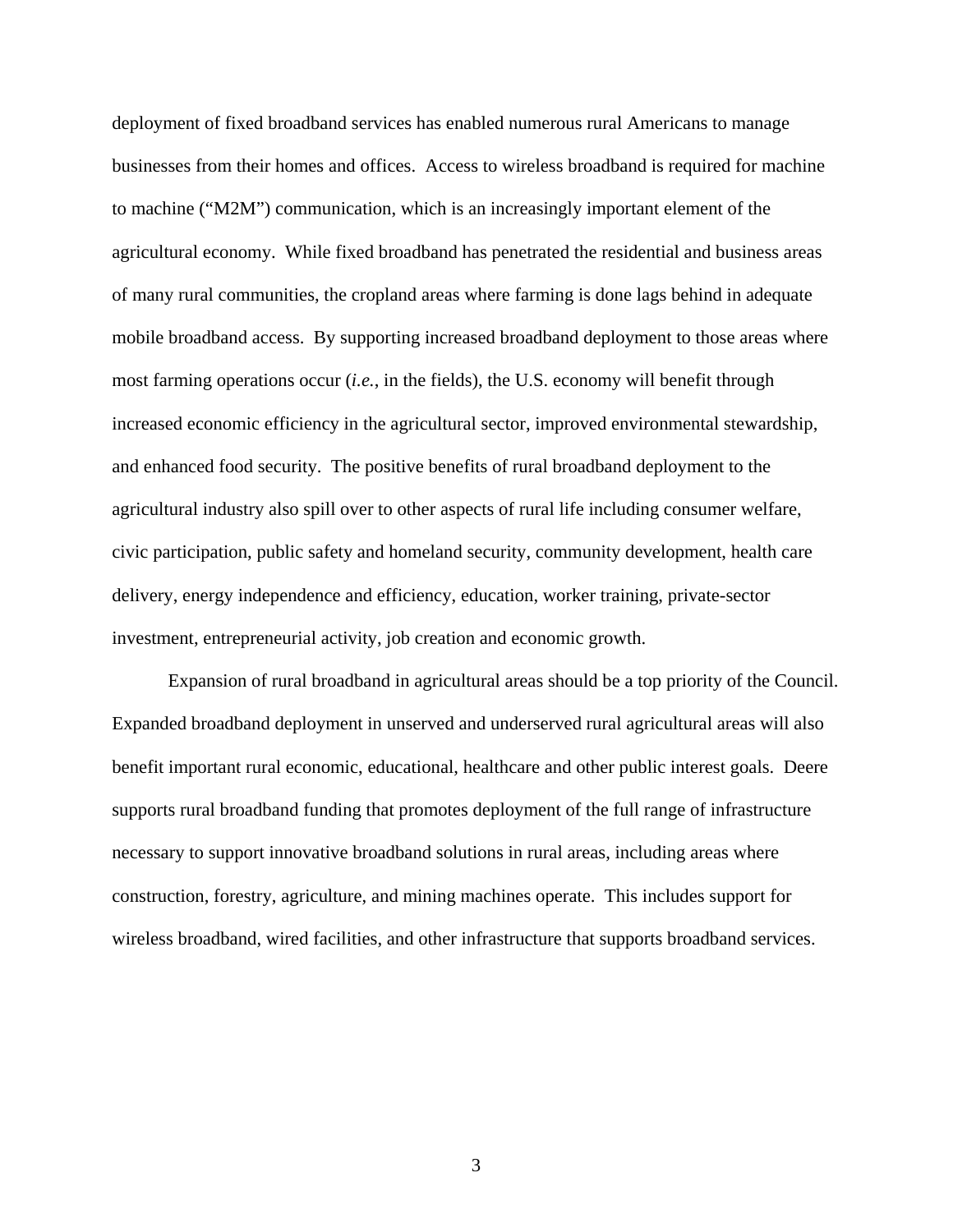#### **Summary:**

- Agriculture is a key driver of the U.S. economy and national security. It provides jobs and opportunity in rural areas, and indirectly supports numerous other rural anchor institutions.
- The Council should focus its efforts on rural customers whose increased access to affordable broadband will ultimately benefit the entire U.S. economy.
- Farmers and ranchers in rural America are increasingly relying on broadband access to manage and operate successful businesses.
- Access to mobile broadband is essential for farmers and ranchers to utilize machine to machine ("M2M") communication.

### **II. High-Tech Agriculture Requires Increased Wireless M2M Internet Broadband**

The U.S. agricultural economy is increasingly high-tech and mobile. Expanded broadband facilities and services are critical economic drivers to rural communities. In particular, high speed broadband is not only essential to business centers in rural towns and traditional anchor institutions, it is also an essential service for agricultural operations that form the economic heart of many American rural communities. Agricultural producers are facing growing demands to produce more food, fuel and fiber for a growing, more prosperous world population, and they must do so with limited resources and increasing regulation. Not only is it critical that farm buildings have access to high speed broadband to communicate with their customers and vendors, follow commodity markets, gain access to new markets around the world, and manage regulatory compliance, but more and more farmers are demanding capability for M2M communications from the field that make possible significant improvements in real-time productivity and cost management.

Over the past several decades, technology has enabled farmers to achieve ever greater levels of productivity. The first wave focused on optimizing the vehicle. The second wave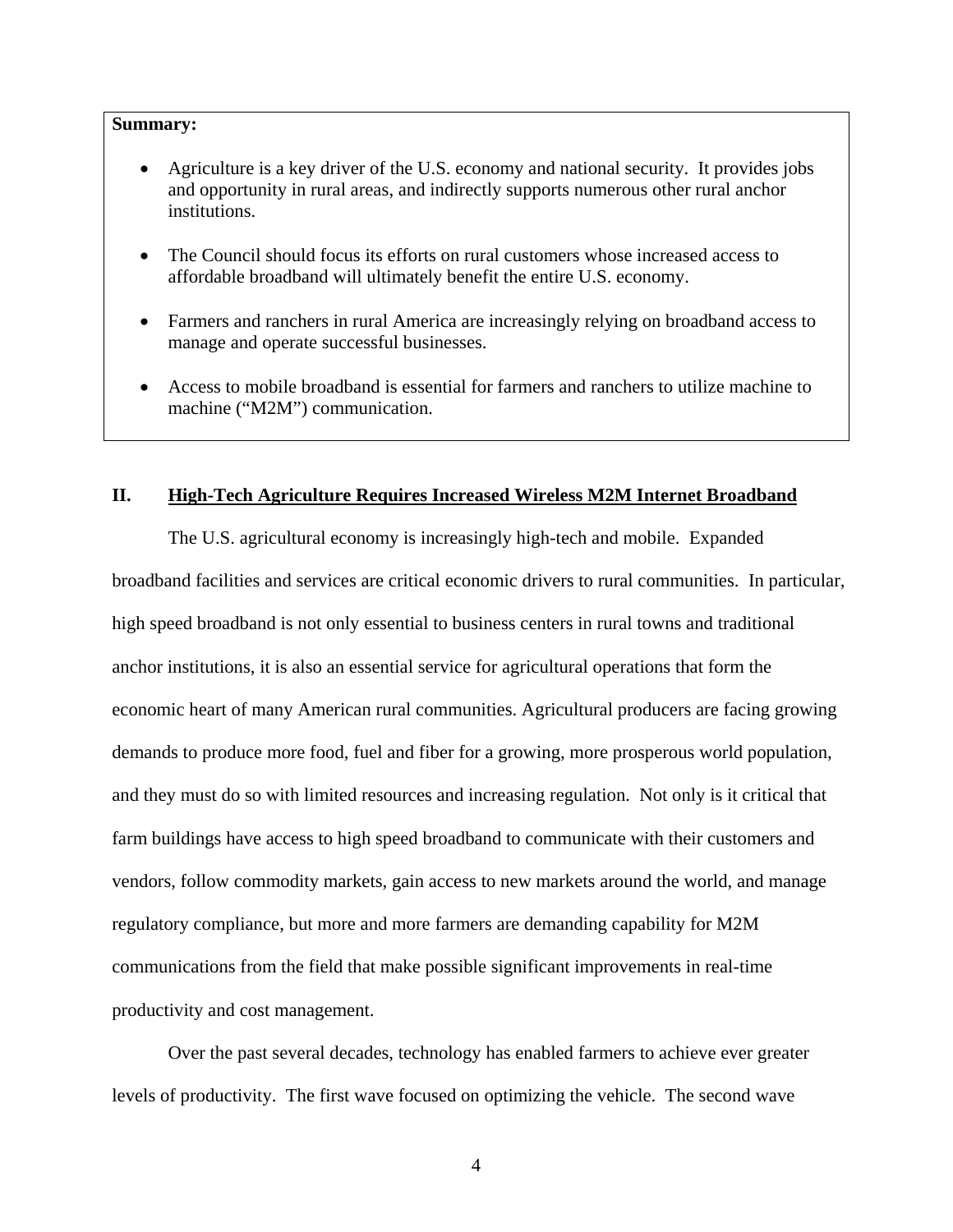focused on optimizing the fleet. The third wave is focusing on connecting the farmer "in the cab" to the cooperative, agronomist, or other agriculture service providers who can help reduce input costs, increase yields, and further enable sustainable farming practices.

Much of the future of enhanced farming efficiency and productivity turns on the grower's ability to gather, process, and transmit data using advanced information and communications technologies. Technology-equipped machine solutions enable agronomic decision-making to advance productivity, improve agriculture profitability and global competitiveness, and optimize inputs for continuous environmental improvement. With superior, precise, site-specific data, a farmer can analyze and carefully adjust their farming methods to be the most efficient, most economical, and most environmentally friendly possible, thus improving productivity and sustainability.

However, enabling farmers to utilize M2M data fully requires significant improved communications capacity and access to high speed mobile broadband. Today, many of Deere's customers are challenged with a lack of adequate cellular coverage in the fields where agricultural equipment operates. Deere's JDLink™ data service, for example, currently relies on the cellular telephone network to transmit telemetric machine operation data. The lack of coverage needed for these solutions to transmit telemetric data from the machines is already a concern, but the shortfall in coverage will only become more problematic as data volumes increase.

Due to significant gaps in cell coverage in rural areas where farm machines operate, today JDLink™ data transmissions have only a 70% successful call completion rate. Absent significant improvements in cell coverage in cropland areas, Deere expects that this figure will drop to about 50% in two to three years as agricultural demand for broadband services increases.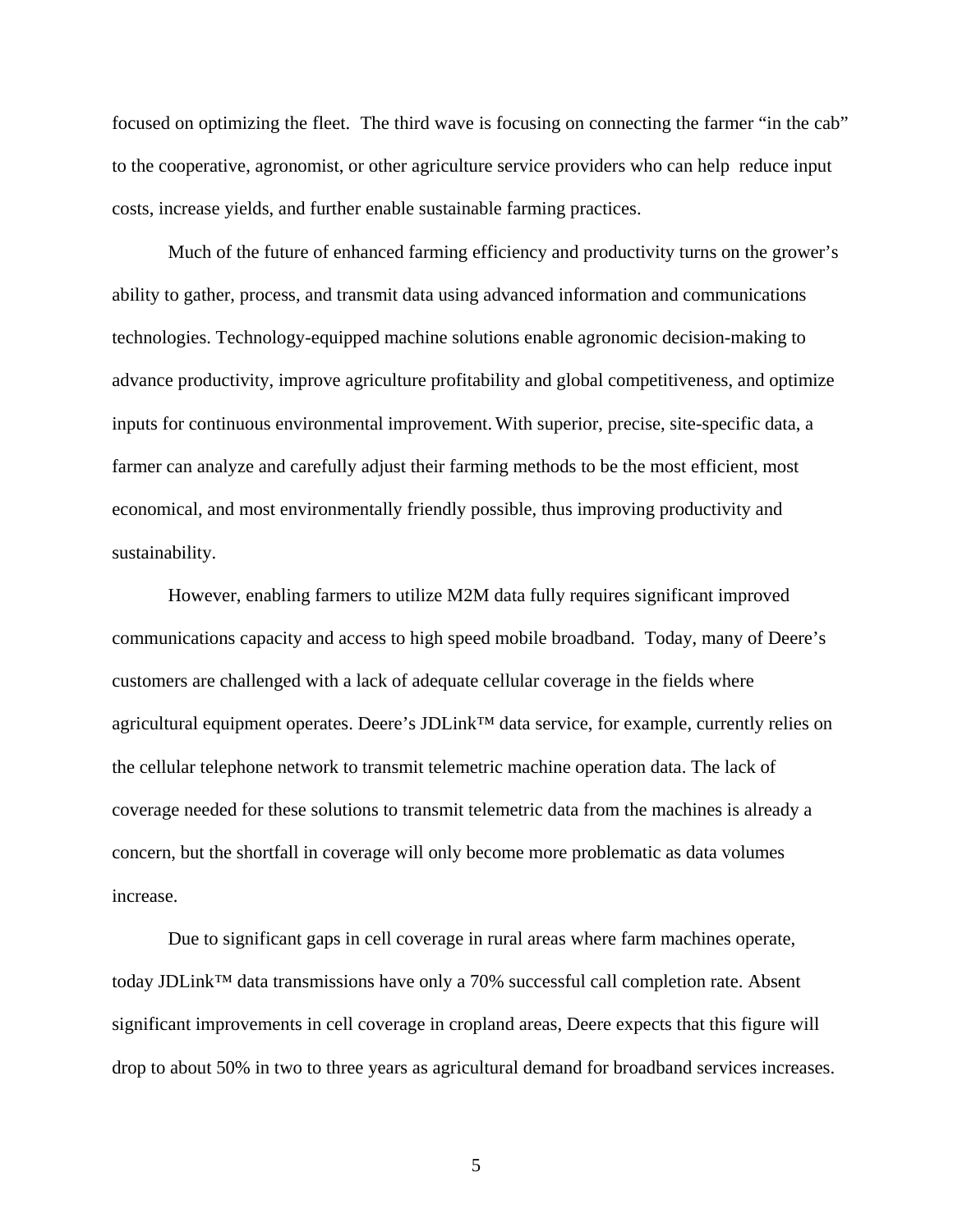These data communication services depend on stable, reliable high speed connections to equipment operating in remote locations. This is not a problem that can be resolved by relying on satellite services or even more spectrum. In addition to fiber-to-farm buildings, rural areas need more wireless antenna towers, all of which must be connected by fiber backhaul to the broadband network provider. Towers provide the wireless coverage--the problem is there are simply not enough towers in the cropland areas where significant productivity enhancements could be gained. The Council should examine ways to remove regulatory barriers to the deployment of tower and backhaul infrastructure in rural areas, and seek to stimulate business funding for this critical national infrastructure.

#### **Summary:**

- Enhanced farming efficiency and productivity turns on the grower's ability to gather, process, and transmit data using advanced information and communications technologies.
- Technology-equipped machines enable agronomic decision-making to advance productivity, improve agriculture profitability and global competitiveness, and optimize inputs for continuous environmental improvement.
- Enabling farmers to utilize M2M data fully requires significant improved communications capacity and access to high speed mobile broadband.
- Rural areas need more wireless antenna towers, which in turn must be connected by fiber backhaul to Internet backbone.
- The Council should examine ways to remove regulatory barriers to the deployment of tower and backhaul infrastructure in rural areas, and seek to stimulate business funding for this critical national infrastructure.

# **III. The Council Should Consider Alternative Metrics When Considering Broadband Penetration**

Historically, broadband penetration has been evaluated by population coverage, and in

some recent limited cases, by road-mile coverage. While those metrics have generally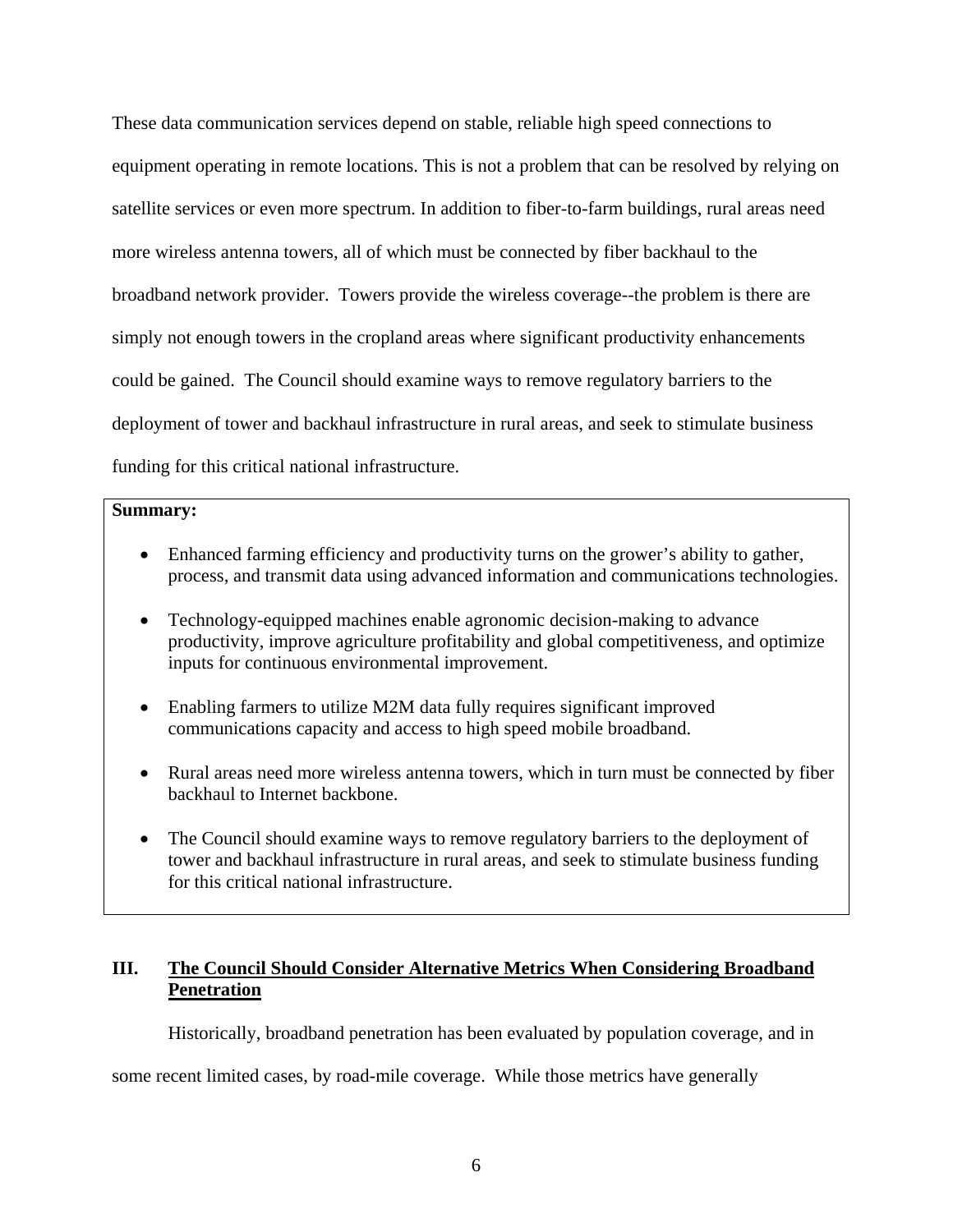demonstrated year-over-year broadband penetration growth, other geographic-based metrics demonstrate systemic and ongoing deployment gaps. As it considers policies aimed at enabling greater broadband penetration, the Council should recognize that broadband deployment metrics should account for user segments with more of a geographic-based need for mobile broadband coverage rather than population-based. Examples of geographic-based users include:

i. Public safety (local, state and FirstNet)

ii. Transportation (smart cars and positive train control)

iii. Utilities (oil, gas, electric and water)

iv. Agriculture (JDLink™ from John Deere)

While a road mile metric is a good first step to recognize gaps in broadband deployment beyond residential user locations, it does not adequately cover significant areas of agricultural operations in which access to broadband services is increasingly important, including to support innovative M2M operations on the farm. For this reason, Deere urges the Council to examine "cropland" coverage as it considers broadband deployment gaps in the United States. Given that agricultural operations are an important --and often the most important -- economic driver in many rural areas, the Council cannot promote broadband deployment where people work and to empower innovation if it does not recognize the need for broadband on cropland.

This step would also be consistent with state efforts to support cropland broadband deployment. Iowa's Governor Branstad, for example, has launched a "Connect Every Acre" initiative recognizing the importance of achieving mobile broadband coverage for Iowa's major areas of cropland. For an agricultural powerhouse like Iowa, with 26 million acres of cropland producing over \$10 billion per year in corn and over \$6 billion per year in soybeans, vital improvements in efficiency and productivity are a priority and can be achieved with the use of